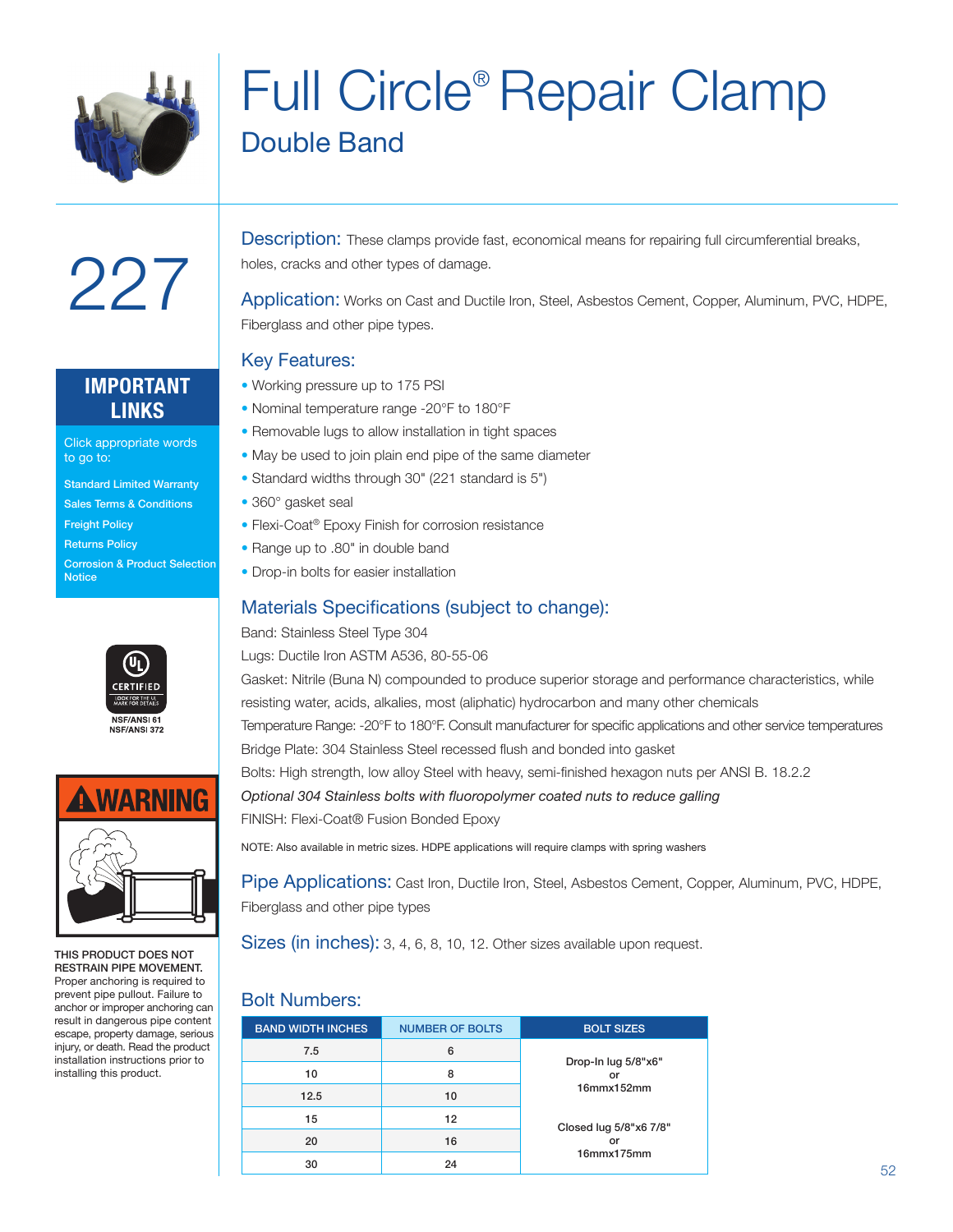

# Full Circle® Repair Clamp Double Band

| <b>STANDARD</b>                                  |                                    |                               | <b>W/LOW ALLOY</b><br><b>BOLTS &amp; NUTS</b> | <b>W/STAINLESS STEEL</b><br><b>BOLTS &amp; NUTS</b> | <b>METRIC</b>         |                                  |                         |                 |                              |
|--------------------------------------------------|------------------------------------|-------------------------------|-----------------------------------------------|-----------------------------------------------------|-----------------------|----------------------------------|-------------------------|-----------------|------------------------------|
| <b>NOMI-</b><br><b>NAL SIZE</b><br><b>INCHES</b> | <b>O.D. RANGE</b><br><b>INCHES</b> | <b>WIDTH</b><br><b>INCHES</b> | <b>WT. EACH</b><br>LBS.                       | <b>CATALOG NUMBER</b>                               | <b>CATALOG NUMBER</b> | <b>NOMINAL</b><br><b>SIZE MM</b> | O.D.<br><b>RANGE MM</b> | <b>WIDTH MM</b> | <b>WT. EACH</b><br><b>KG</b> |
| 3                                                |                                    | 7.5                           | 18                                            | 227-00035007-000                                    | 227-00035007-001      | 80-100                           | 89-108                  | 190             | 8.2                          |
|                                                  |                                    | 10                            | 24                                            | 227-00035010-000                                    | 227-00035010-001      |                                  | 89-108                  | 254             | 11.0                         |
|                                                  | 3.49-4.29                          | 12.5                          | 30                                            | 227-00035012-000                                    | 227-00035012-001      |                                  | 89-108                  | 317             | 13.8                         |
|                                                  |                                    | 15                            | 36                                            | 227-00035015-000                                    | 227-00035015-001      |                                  | 89-108                  | 381             | 16.5                         |
|                                                  |                                    | 20                            | 48                                            | 227-00035020-000                                    | 227-00035020-001      |                                  | 89-108                  | 508             | 22.0                         |
|                                                  |                                    | 30                            | 72                                            | 227-00035030-000                                    | 227-00035030-001      |                                  | 89-108                  | 762             | 33.0                         |
|                                                  |                                    | 7.5                           | 19                                            | 227-00045007-000                                    | 227-00045007-001      |                                  | 113-133                 | 190             | 8.6                          |
|                                                  |                                    | 10                            | 25                                            | 227-00045010-000                                    | 227-00045010-001      |                                  | 113-133                 | 254             | 11.6                         |
| 4                                                | 4.44-5.24                          | 12.5                          | 31                                            | 227-00045012-000                                    | 227-00045012-001      |                                  | 113-133                 | 317             | 14.4                         |
|                                                  |                                    | 15                            | 37                                            | 227-00045015-000                                    | 227-00045015-001      | 100                              | 113-133                 | 381             | 16.8                         |
|                                                  |                                    | 20                            | 49                                            | 227-00045020-000                                    | 227-00045020-001      |                                  | 113-133                 | 508             | 22.6                         |
|                                                  |                                    | 30                            | 74                                            | 227-00045030-000                                    | 227-00045030-001      |                                  | 113-133                 | 762             | 33.9                         |
|                                                  |                                    | 7.5                           | 19                                            | 227-00048007-000                                    | 227-00048007-001      |                                  | 121-141                 | 190             | 8.6                          |
|                                                  |                                    | 10                            | 25                                            | 227-00048010-000                                    | 227-00048010-001      | 100-125                          | 121-141                 | 254             | 11.5                         |
|                                                  | 4.74-5.57                          | 12.5                          | 31                                            | 227-00048012-000                                    | 227-00048012-001      |                                  | 121-141                 | 317             | 14.3                         |
| 4                                                |                                    | 15                            | 37                                            | 227-00048015-000                                    | 227-00048015-001      |                                  | 121-141                 | 381             | 17.0                         |
|                                                  |                                    | 20                            | 50                                            | 227-00048020-000                                    | 227-00048020-001      |                                  | 121-141                 | 508             | 23.0                         |
|                                                  |                                    | 30                            | 75                                            | 227-00048030-000                                    | 227-00048030-001      |                                  | 121-141                 | 762             | 34.4                         |
|                                                  | 6.62-7.42                          | 7.5                           | 20                                            | 227-00066307-000                                    | 227-00066307-001      | 150                              | 169-188                 | 190             | 9.2                          |
|                                                  |                                    | 10                            | 27                                            | 227-00066310-000                                    | 227-00066310-001      |                                  | 169-188                 | 254             | 12.4                         |
| 6                                                |                                    | 12.5                          | 33                                            | 227-00066312-000                                    | 227-00066312-001      |                                  | 169-188                 | 317             | 15.3                         |
|                                                  |                                    | 15                            | 39                                            | 227-00066315-000                                    | 227-00066315-001      |                                  | 169-188                 | 381             | 18.0                         |
|                                                  |                                    | 20                            | 53                                            | 227-00066320-000                                    | 227-00066320-001      |                                  | 169-188                 | 508             | 24.3                         |
|                                                  |                                    | 30                            | 78                                            | 227-00066330-000                                    | 227-00066330-001      |                                  | 169-188                 | 762             | 35.9                         |
|                                                  | 6.84-7.64                          | 7.5                           | 20                                            | 227-00069007-000                                    | 227-00069007-001      | 150                              | 174-194                 | 190             | 9.2                          |
| 6                                                |                                    | 10                            | 27                                            | 227-00069010-000                                    | 227-00069010-001      |                                  | 174-194                 | 254             | 12.4                         |
|                                                  |                                    | 12.5                          | 33                                            | 227-00069012-000                                    | 227-00069012-001      |                                  | 174-194                 | 317             | 15.3                         |
|                                                  |                                    | 15                            | 39                                            | 227-00069015-000                                    | 227-00069015-001      |                                  | 174-194                 | 381             | 18.0                         |
|                                                  |                                    | 20                            | 53                                            | 227-00069020-000                                    | 227-00069020-001      |                                  | 174-194                 | 508             | 24.4                         |
|                                                  |                                    | 30                            | 79                                            | 227-00069030-000                                    | 227-00069030-001      |                                  | 174-194                 | 762             | 36.1                         |
|                                                  | 8.62-9.42                          | 7.5                           | 22                                            | 227-00086307-000                                    | 227-00086307-001      | 200                              | 219-239                 | 190             | 10.0                         |
|                                                  |                                    | 10                            | 29                                            | 227-00086310-000                                    | 227-00086310-001      |                                  | 219-239                 | 254             | 13.5                         |
| 8                                                |                                    | 12.5                          | 35                                            | 227-00086312-000                                    | 227-00086312-001      |                                  | 219-239                 | 317             | 16.4                         |
|                                                  |                                    | 15                            | 42                                            | 227-00086315-000                                    | 227-00086315-001      |                                  | 219-239                 | 381             | 19.5                         |
|                                                  |                                    | 20                            | 56                                            | 227-00086320-000                                    | 227-00086320-001      |                                  | 219-239                 | 508             | 25.9                         |
|                                                  |                                    | 30                            | 84                                            | 227-00086330-000                                    | 227-00086330-001      |                                  | 219-239                 | 762             | 38.9                         |

NOTE: Other sizes available upon request.